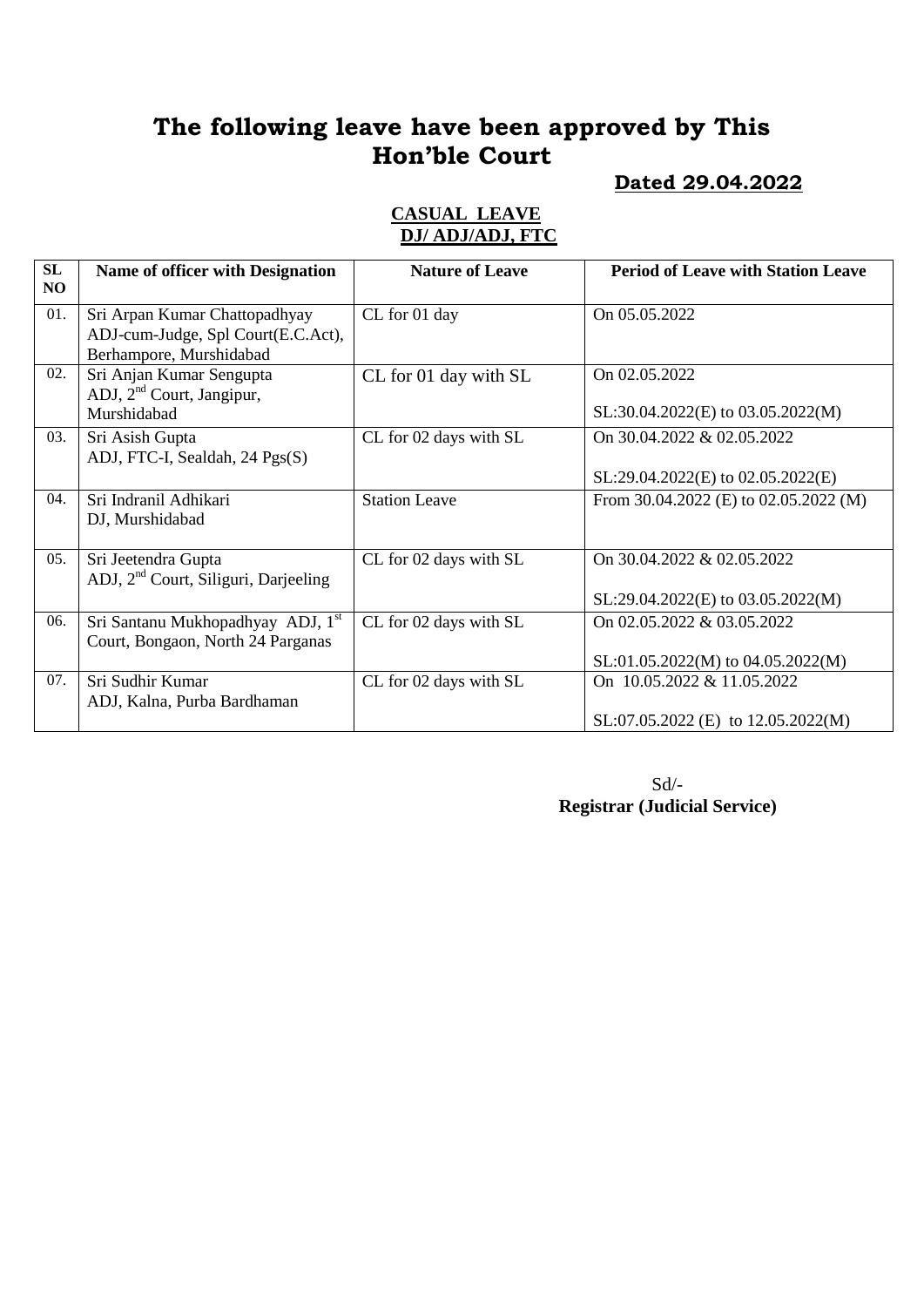## **Dated 02.05.2022**

#### **CASUAL LEAVE DJ/ ADJ/ADJ, FTC**

| $\overline{\text{SL}}$<br>NO | Name of officer with Designation                                                     | <b>Nature of Leave</b> | <b>Period of Leave with Station Leave</b>                       |
|------------------------------|--------------------------------------------------------------------------------------|------------------------|-----------------------------------------------------------------|
| 01.                          | Sri Ajay Kumar Gupta<br>Judge, Bench XIII,<br>City Civil Court, Calcutta             | CL for 01 day          | On 27.04.2022                                                   |
| $\overline{02}$ .            | Sri Ashutosh Sarkar<br>ADJ, Kalyani, Nadia                                           | CL for 01 day          | On 28.04.2022                                                   |
| 03.                          | Sri Hiranmoy Sanyal, ADJ, FTC-1,<br>Krishanagar, Nadia                               | <b>Station Leave</b>   | From 30.04.2022 (E) to 02.05.2022 (M)                           |
| 04.                          | Smt.Indrila Mukhopadhyay Mitra<br>ADJ, Special Court (E.C.Act), Paschim<br>Medinipur | CL for 01 day with SL  | On 25.04.2022<br>$SL:25.04.2022(M)$ to 26.04.2022(M)            |
| 05.                          | Sri Priyajit Chatterjee<br>ADJ, FTC, Kalyani, Nadia                                  | CL for 01 day          | On 07.04.2022                                                   |
| 06.                          | Smt. Rupanjana Chakrabarti<br>ADJ, 7 <sup>th</sup> Court, Paschim Meddinipur         | <b>Station Leave</b>   | From 28.04.2022 (E) to 29.04.2022 (M)                           |
| 07.                          | Sri Rajesh Kumar Singh<br>ADJ, 2 <sup>nd</sup> Court, Uluberia, Howrah               | CL for 02 days with SL | On 22.04.2022 & 25.04.2022<br>SL:21.04.2022(E) to 26.04.2022(M) |
| 08.                          | Smt. Sutapa Saha, ADJ, Ranaghat, Nadia                                               | <b>Station Leave</b>   | From 30.04.2022 (E) to 02.05.2022 (M)                           |
| 09.                          | Smt. Smita Gaurisaria, ADJ, 1st Court,<br>Tamluk, Purba Medinipur                    | <b>Station Leave</b>   | From 30.04.2022 (E) to $\overline{02.05.2022}$ (M)              |
| 10.                          | Sri Somnath Bhattacharyya<br>ADJ, Tehatta, Nadia                                     | CL for 01 day          | On 18.04.2022                                                   |
|                              |                                                                                      | <b>Station Leave</b>   | From 30.04.2022 (E) to 02.05.2022 (M)                           |
| 11.                          | Smt. Sarbani Mallik Chattopadhyay<br>ADJ, 1 <sup>st</sup> Court, Kakdwip, 24Pgs(S)   | <b>Station Leave</b>   | From 30.04.2022 (E) to 02.05.2022 (M)                           |
| 12.                          | Sri Sovan Kumar Mukhopadhyay<br>DJ, Purba Bardhaman                                  | CL for 01 day          | On 27.04.2022                                                   |
| 13.                          | Sri Tapas Kumar Roy, ADJ, FTC-3,<br>Howrah                                           | CL for 01 day          | On 30.04.2022                                                   |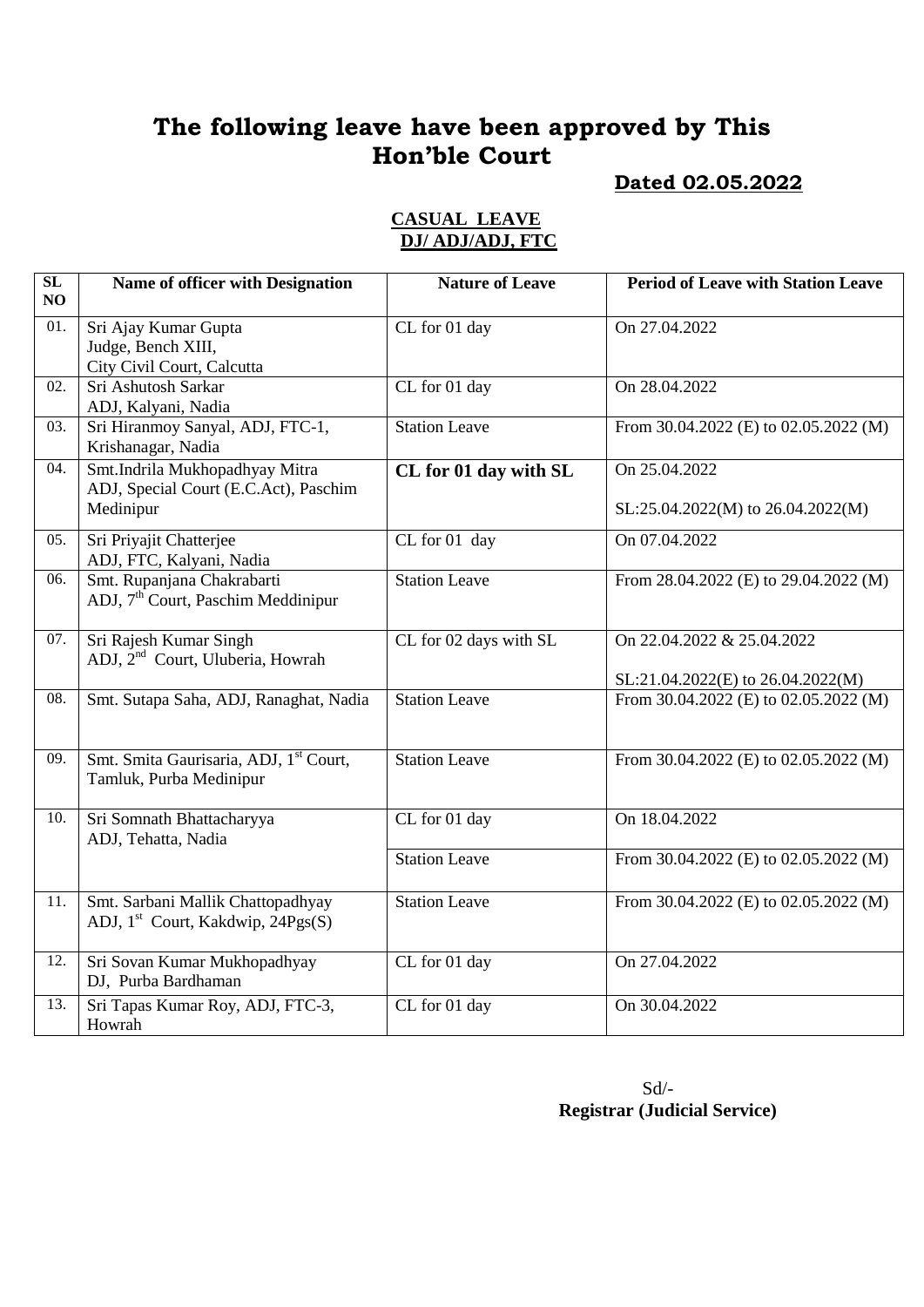### **Dated 02.05.2022**

| SL<br>NO | Name of officer with Designation                                                  | <b>Nature of Leave</b> | <b>Period of Leave with Station Leave</b>          |
|----------|-----------------------------------------------------------------------------------|------------------------|----------------------------------------------------|
| 01.      | Smt. Arti Sharma Roy, ADJ,<br>Bench-I, City Sessions Court,                       | CL for 01 day with SL  | On 02.05.2022<br>SL:30.04.2022(E) to 03.05.2022(M) |
|          | Bichar Bhawan, Calcutta                                                           |                        |                                                    |
| 02.      | Sri Debabrata Kundu<br>ADJ, 2 <sup>nd</sup> Court, Malda                          | CL for 01 day with SL  | On 07.05.2022                                      |
|          |                                                                                   |                        | SL: 06.05.2022(E) to 10.05.2022 (M)                |
| 03.      | Jahangir Kabir, ADJ, FTC-2,<br>Purulia                                            | CL for 02 days with SL | On 02.05.2022 & 04.05.2022                         |
|          |                                                                                   |                        | SL:30.04.2022(E) to 04.05.2022(N)                  |
| 04.      | Sri Mihir Kumar Mondal, ADJ,<br>Raghunathpur, Purulia                             | CL for 03 days with SL | From 10.05.2022 to 12.05.2022                      |
|          |                                                                                   |                        | SL: 07.05.2022 (E) to 12.05.2022 (N)               |
| 05.      | Sri Madan Mohan Mishra, ADJ,<br>FTC-I, Jangipur, Murshidabad                      | CL for 01 day with SL  | On 02.05.2022                                      |
|          |                                                                                   |                        | SL:30.04.2022(E) to 03.05.2022(M)                  |
| 06.      | Sri Priyabrata Datta<br>ADJ, Basirhat, North 24 Parganas                          | CL for 01 day with SL  | On 10.05.2022                                      |
|          |                                                                                   |                        | $SL: 07.05.2022$ (E) to 11.05.2022 (M)             |
| 07.      | Sri Sunirmal Datta<br>DJ, Paschim Bardhaman                                       | <b>Station Leave</b>   | From 07.05.2022 (E) to 09.05.2022 (N)              |
| 08.      | Smt. Sulagna Dastidar (Chattoraj)<br>ADJ, FTC-VIII, Alipore, 24pgs(S)             | CL for 01 day          | On 02.05.2022                                      |
| 09.      | Sri Sarad Kumar Chhetri<br>ADJ, FTC, Siliguri, Darjeeling                         | CL for 02 days         | On 12.05.2022 & 13.05.2022                         |
|          |                                                                                   |                        | SL:11.05.2022(E) to 16.05.2022(M)                  |
| 10.      | Sri Saugata Chakraborty<br>ADJ, 5 <sup>th</sup> Court, Berhampore,<br>Murshidabad | <b>Station Leave</b>   | From 07.05.2022 (E) to 10.05.2022 (M)              |

## **CASUAL LEAVE DJ/ ADJ/ADJ, FTC**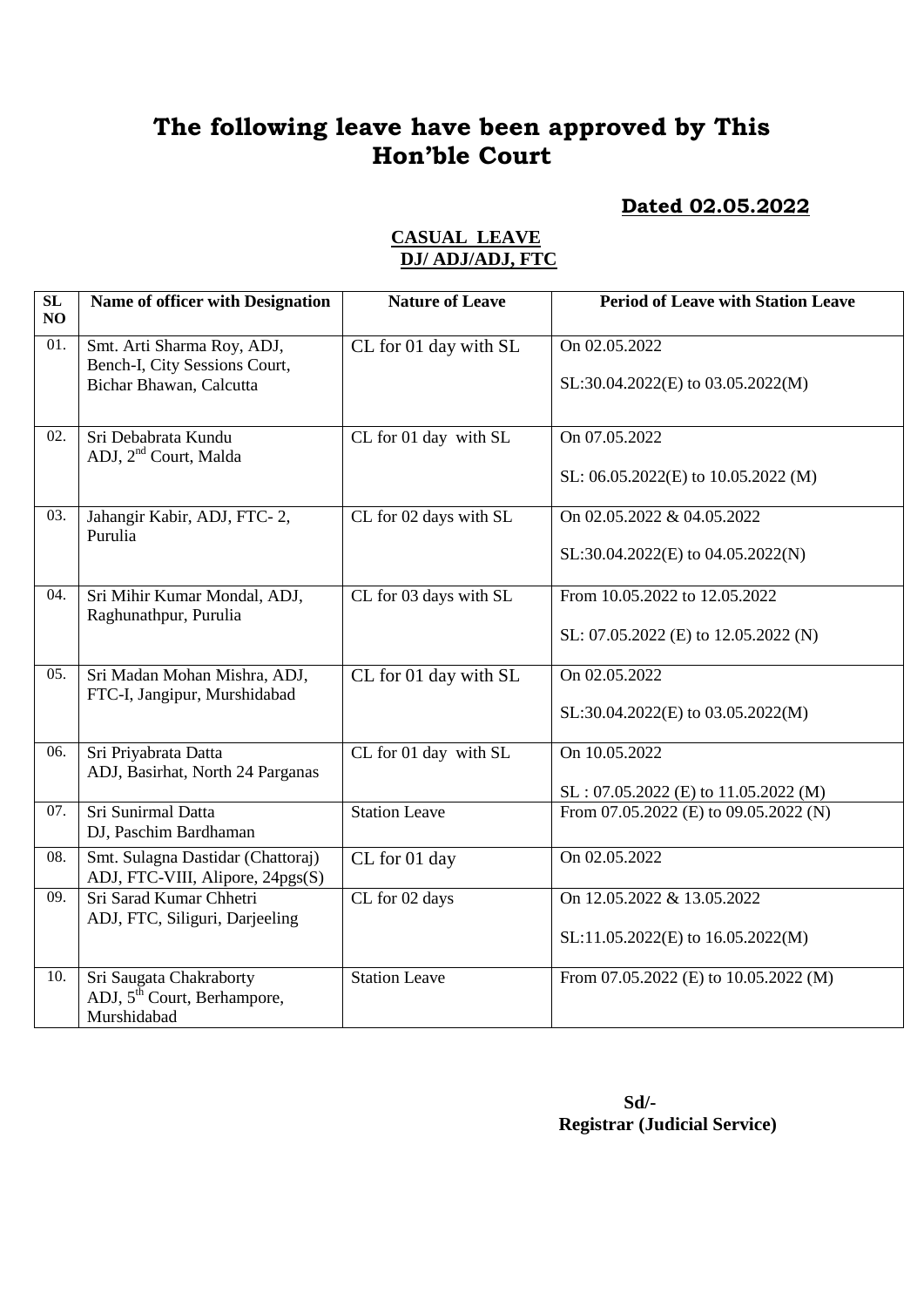### **Dated 04.05.2022**

### **CASUAL LEAVE DJ/ ADJ/ADJ, FTC**

| <b>SL</b><br>N <sub>O</sub> | Name of officer with<br><b>Designation</b>                        | <b>Nature of Leave</b> | <b>Period of Leave with Station Leave</b> |
|-----------------------------|-------------------------------------------------------------------|------------------------|-------------------------------------------|
| 01.                         | Sri Subrata Chatterjee<br>ADJ, FTC-I, Purba Bardhaman             | <b>Station Leave</b>   | From 02.05.2022 (E) to $05.05.2022$ (M)   |
| 02.                         | Sri Viswaroop Sett<br>ADJ, 3 <sup>rd</sup> Court, Purba Bardhaman | <b>Station Leave</b>   | From $30.04.2022$ (E) to $02.05.2022$ (M) |
| 03.                         | Ms. Yogita Gaurisaria<br>ADJ, Nabadwip, Nadia                     | <b>Station Leave</b>   | From 02.05.2022 (E) to $04.05.2022$ (M)   |

 Sd/- **Registrar (Judicial Service)**

# **The following leave have been approved by This Hon'ble Court**

 **Dated 04.05.2022**

### **CASUAL LEAVE DJ/ ADJ/ADJ, FTC**

| <b>SL</b><br>NO. | Name of officer with<br><b>Designation</b>                                  | <b>Nature of Leave</b> | <b>Period of Leave with Station Leave</b>                                 |
|------------------|-----------------------------------------------------------------------------|------------------------|---------------------------------------------------------------------------|
| 01.              | Sri Gopal Kumar Dalmia, ADJ, 1 <sup>st</sup><br>Court, Siliguri, Darjeeling | CL for 01 day          | On 10.05.2022                                                             |
| 02.              | Sri Pijush Ghosh<br>ADJ, $3rd$ (Special) Court,<br>Jalpaiguri               | <b>Station Leave</b>   | From $07.05.2022$ (E) to $10.05.2022$ (M)                                 |
| 03.              | Smt. Sutapa Saha, ADJ,<br>Ranaghat, Nadia                                   | CL for 03 days with SL | From 05.05.2022 to 07.05.2022<br>SL: $05.05.2022$ (M) to $09.05.2022$ (E) |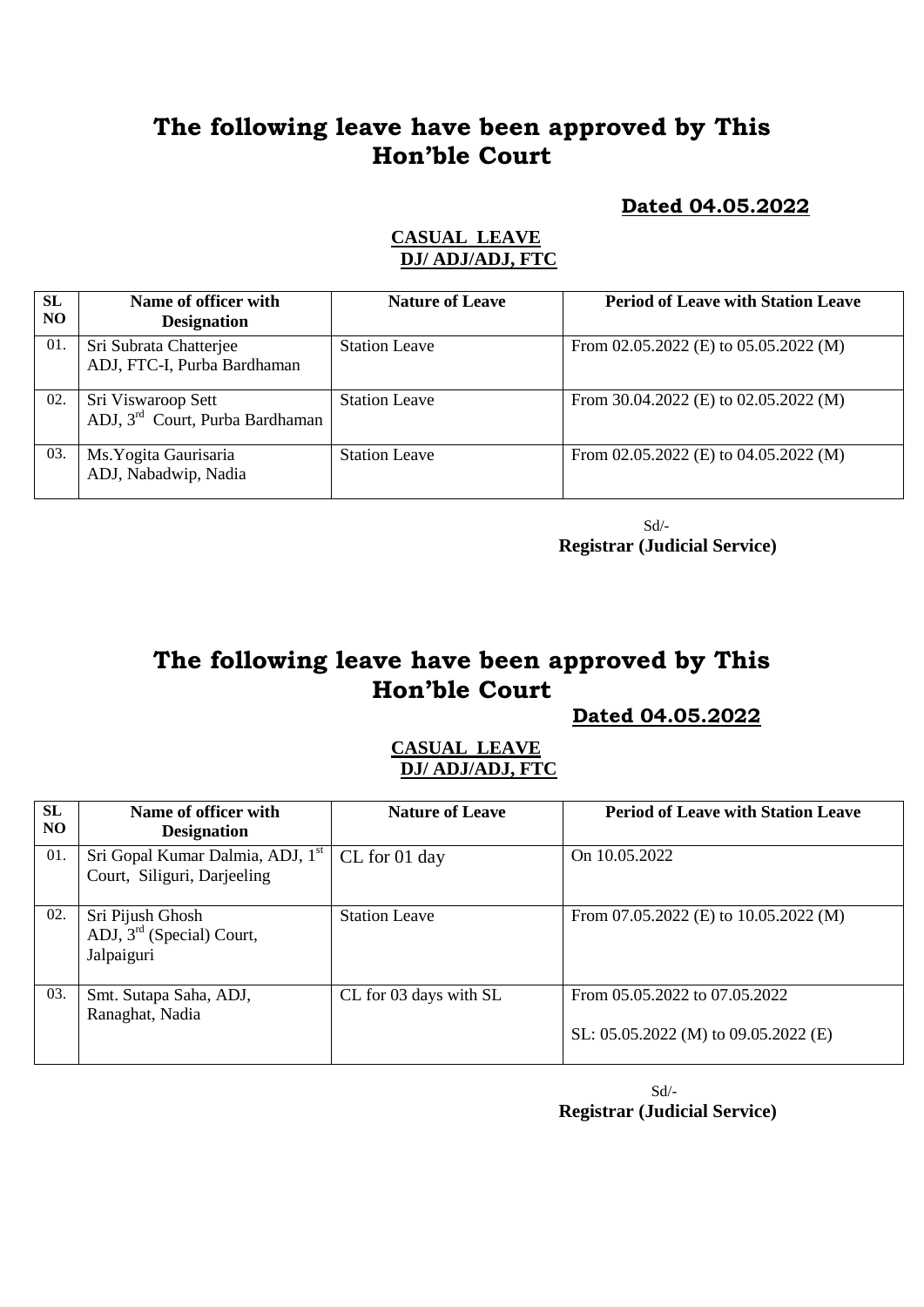# **Dated 05.05.2022**

| SL<br>NO | Name of officer with<br><b>Designation</b>                                               | <b>Nature of Leave</b> | <b>Period of Leave with Station Leave</b>            |
|----------|------------------------------------------------------------------------------------------|------------------------|------------------------------------------------------|
| 01.      | Sri Indranil Adhikari<br>DJ, Murshidabad                                                 | CL for 01 day          | On 02.05.2022                                        |
| 02.      | Smt.Indrila Mukhopadhyay<br>Mitra, ADJ, Special Court<br>(E.C.Act), Paschim<br>Medinipur | <b>Station Leave</b>   | From $02.05.2022$ (E) to $04.05.2022$ (M)            |
| 03.      | Sri Manas Ranjan Sanyal<br>ADJ, $2nd$ Court, Alipore, 24<br>Pgs(S)                       | CL for 01 day          | On 30.04.2022                                        |
| 04.      | Smt. Nabanita Ray DJ,<br>Jhargram                                                        | CL for 03 days         | On 29.04.2022, 30.04.2022 & 02.05.2022               |
| 05.      | Smt. Rupanjana Chakrabarti<br>ADJ, 7 <sup>th</sup> Court, Paschim<br>Meddinipur          | CL for 01 day with SL  | On 02.05.2022<br>$SL:01.05.2022(E)$ to 03.05.2022(M) |
| 06.      | Smt. Sutanuka Nag<br>ADJ, Bench-II, City Sessions<br>Court, Bichar Bhawan,<br>Calcutta   | CL for 01 day          | On 02.05.2022                                        |

## **CASUAL LEAVE DJ/ ADJ/ADJ, FTC**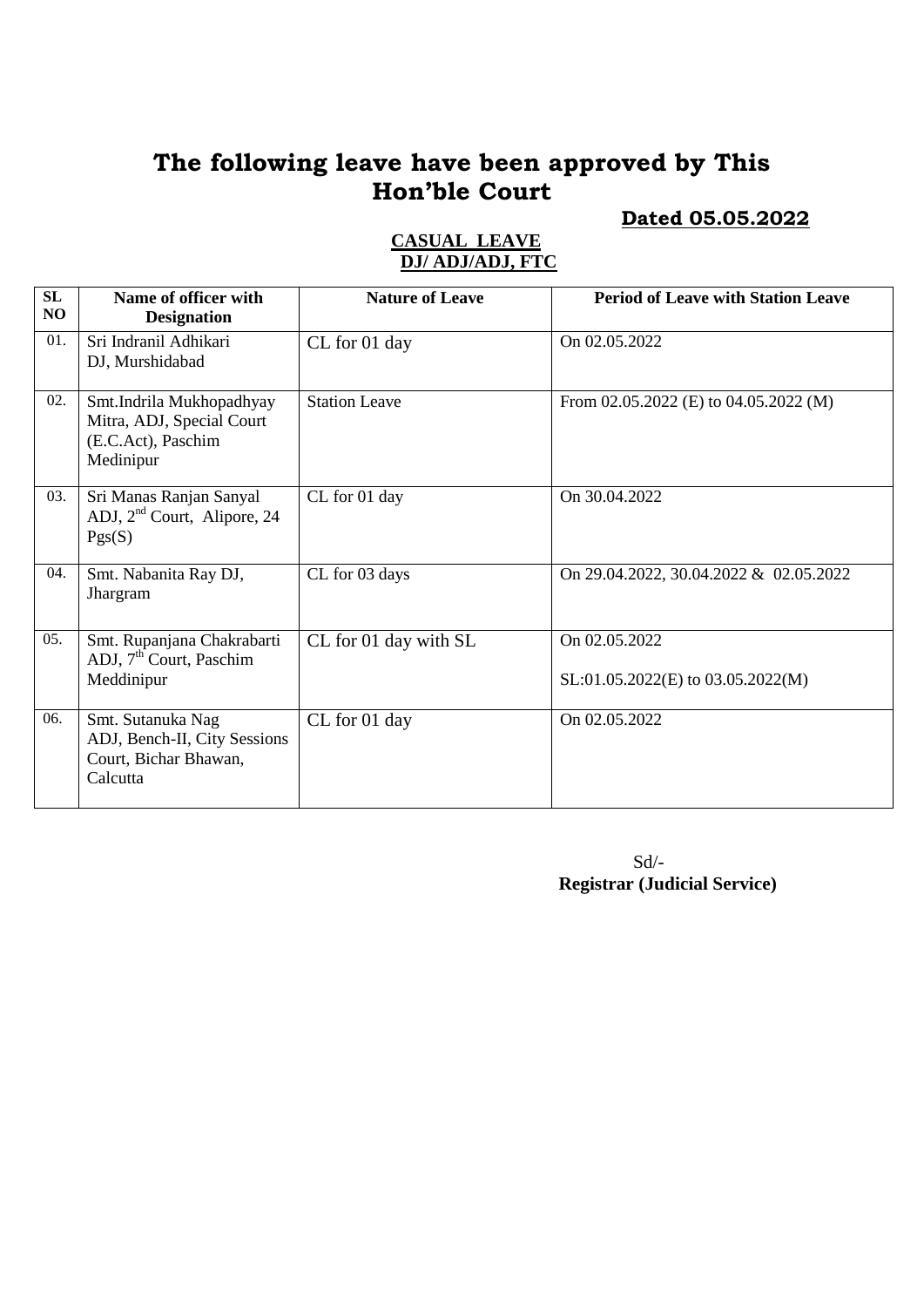# **Dated 05.05.2022**

#### **CASUAL LEAVE DJ/ ADJ/ADJ, FTC**

| $\overline{\text{SL}}$<br>NO | Name of officer with Designation                                                       | <b>Nature of Leave</b> | <b>Period of Leave with Station Leave</b>                          |
|------------------------------|----------------------------------------------------------------------------------------|------------------------|--------------------------------------------------------------------|
| 01.                          | Sri Ananta Kumar Bardhan<br>ADJ, FTC-1, Bongaon, 24pgs(N)                              | CL for 02 days with SL | On 06.05.2022 & 07.05.2022                                         |
|                              |                                                                                        |                        | SL: 05.05.2022(E)<br>to 10.05.2022(M)                              |
| 02.                          | Sri Bikash Banik<br>ADJ, 1 <sup>st</sup> Court, Jangipur,                              | CL for 02 days with SL | On 16.05.2022 & 17.05.2022                                         |
|                              | Murshidabad                                                                            |                        | SL:13.05.2022(E)<br>to 18.05.2022(M)                               |
| 03.                          | Smt.Indrila Mukhopadhyay Mitra<br>ADJ, Special Court (E.C.Act),                        | CL for 02 days with SL | On 06.05.2022 & 07.05.2022                                         |
|                              | Paschim Medinipur                                                                      |                        | SL: 05.05.2022(E)<br>to 10.05.2022(M)                              |
| 04.                          | Smt.Leena Golder, ADJ, FTC-1,<br>Basirhat, 24 Pgs(N)                                   | CL for 01 day with SL  | On 10.05.2022                                                      |
|                              |                                                                                        |                        | SL: 07.05.2022(E)<br>to 11.05.2022(M)                              |
| 05.                          | Smt. Madhuchhanda Bose<br>ADJ, 2 <sup>nd</sup> Court, Katwa, Purba<br><b>Bardhaman</b> | CL for 01 day          | On 07.05.2022                                                      |
| 06.                          | Sri Pushpal Satpathi<br>ADJ, 6 <sup>th</sup> Court, Alipore, 24pgs(S)                  | CL for 01 day          | On 07.05.2022                                                      |
| 07.                          | Smt. Soma Chakraborti<br>ADJ, FTC-II, Bongaon, 24 Pgs (N)                              | CL for 01 day with SL  | On 07.05.2022                                                      |
| 08.                          | Smt. Soma Majumder<br>ADJ, Kandi, Murshidabad                                          | CL for 02 days with SL | SL: 06.05.2022 (E) to 10.05.2022 (M)<br>On 10.05.2022 & 11.05.2022 |
| 09.                          | Sri Saugata Roy Chowdhury<br>ADJ, 3 <sup>rd</sup> Court, Howrah                        | CL for 01 day          | SL: 07.05.2022(E) to 12.05.2022(M)<br>On 06.05.2022                |
| 10.                          | Smt. Tania Ghosh, ADJ, 2 <sup>nd</sup> Court,<br>Paschim Medinipur                     | CL for 02 days with SL | On 04.05.2022 & 05.05.2022<br>SL: 03.05.2022 (E) to 06.05.2022 (M) |
|                              |                                                                                        |                        |                                                                    |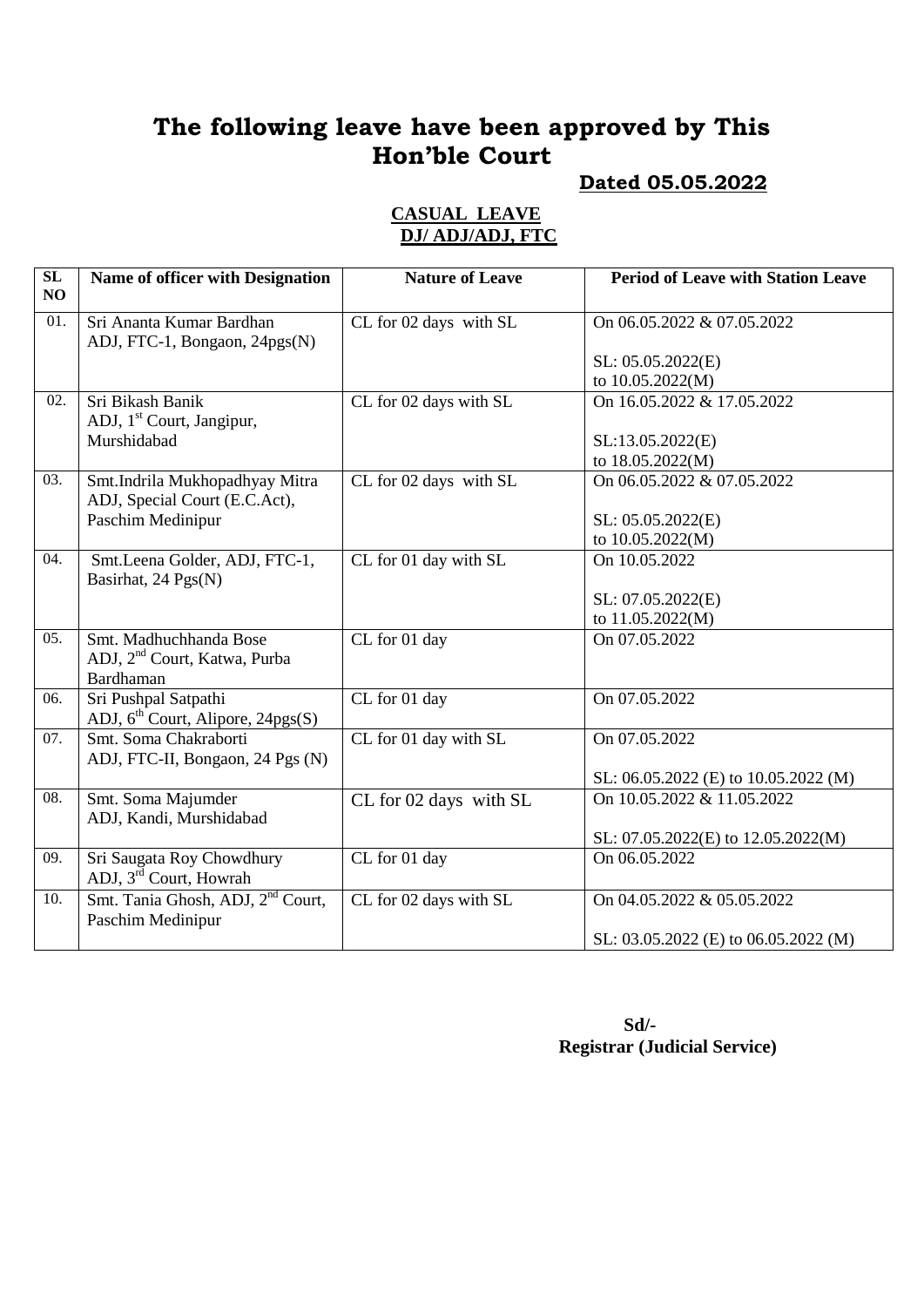**Dated 06.05.2022**

| SL<br>NO. | Name of officer with<br><b>Designation</b>                                                  | <b>Nature of Leave</b>        | <b>Period of Leave with Station Leave</b> |
|-----------|---------------------------------------------------------------------------------------------|-------------------------------|-------------------------------------------|
| 01.       | Sri Dipanjan Sen, ADJ, FTC-<br>1, Howrah                                                    | <b>Station Leave</b>          | From 02.05.2022 (E) to 04.05.2022 (M)     |
| 02.       | Sri Raja Ray<br>ADJ, $2nd$ Court, Darjeeling                                                | CL for 01 day                 | On 02.05.2022                             |
| 03.       | Sri Somnath Bhattacharyya<br>ADJ, Tehatta, Nadia                                            | CL for 01 day                 | On 02.05.2022                             |
| 04.       | Sri Santanu Mukhopadhyay<br>ADJ, 1 <sup>st</sup> Court, Bongaon,                            | CL for 01 day                 | On 04.05.2022                             |
|           | North 24 Parganas                                                                           | Cancellation of CL for 01 day | On 03.05.2022                             |
| 05.       | Smt. Sonia Majumder<br>Judge, Bench VII,<br>City Civil Court, Calcutta                      | CL for 01 day                 | On 02.05.2022                             |
| 06.       | Smt. Sudeshna De<br>(Chatterjee), ADJ, 1 <sup>st</sup> Court,<br>Alipore, South 24 Parganas | CL for 01 day                 | On 02.05.2022                             |

### **CASUAL LEAVE DJ/ ADJ/ADJ, FTC**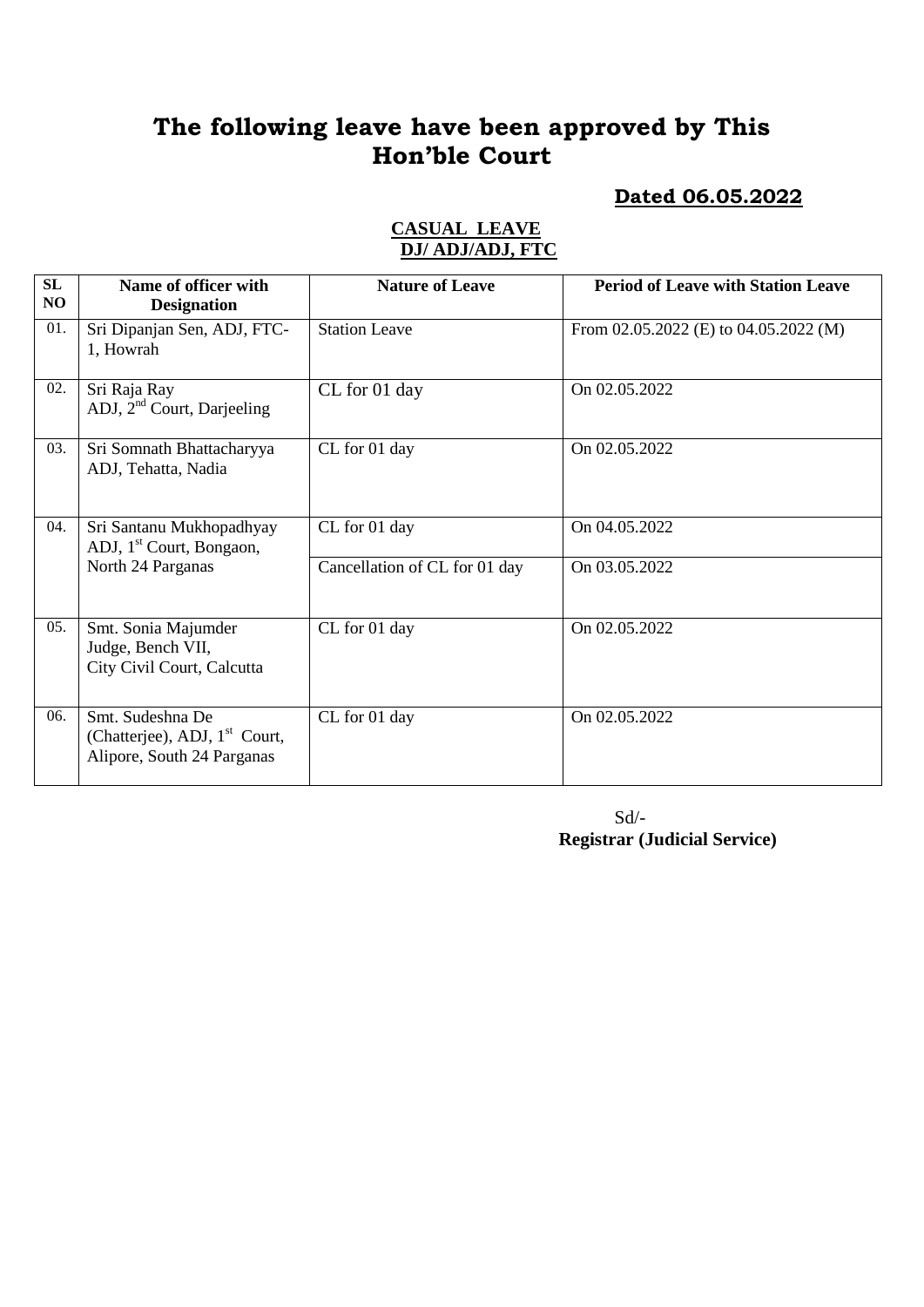# **Dated 06.05.2022**

#### **CASUAL LEAVE DJ/ ADJ/ADJ, FTC**

| SL<br>N <sub>O</sub> | Name of officer with<br><b>Designation</b>                                         | <b>Nature of Leave</b> | <b>Period of Leave with Station Leave</b>                           |
|----------------------|------------------------------------------------------------------------------------|------------------------|---------------------------------------------------------------------|
| 01.                  | Sri Anupam Maiti,<br>ADJ-cum-Judge, Special<br>Court(E.C.Act), Hooghly             | CL for 01 day          | On 07.05.2022                                                       |
| 02.                  | Sri Bhaskar Bhattacharjee,<br>ADJ, 1 <sup>st</sup> Court, Uluberia,<br>Howrah      | <b>Station Leave</b>   | From 07.05.2022 (E) to 10.05.2022 (M)                               |
| 03.                  | Sri Biswaroop Chowdhury<br>Judge Bench-XII, City Civil<br>Court, Calcutta          | CL for 02 days         | On 10.05.2022 & 16.05.2022                                          |
| 04.                  | Sri Dharani Adhikary<br>ADJ, 1 <sup>st</sup> Court, Suri, Birbhum                  | <b>Station Leave</b>   | From 07.05.2022 (E) to 10.05.2022 (M)                               |
| 05.                  | Sri Dipanjan Sen, ADJ, FTC-<br>1, Howrah                                           | CL for 01 day          | On 10.05.2022                                                       |
| 06.                  | Kazi Abul Hasem<br>ADJ, FTC-I, Chinsurah,<br>Hooghly                               | CL for 03 days with SL | From 10.05.2022 to 12.05.2022<br>SL: 07.05.2022(E) to 13.05.2022(M) |
| 07.                  | Sri Rajesh Kumar Singh<br>ADJ, 2 <sup>nd</sup> Court, Uluberia,<br>Howrah          | CL for 03 days with SL | From 16.05.2022 to 18.05.2022<br>SL:13.05.2022(E) to 19.05.2022(M)  |
| 08.                  | Sri Sourav Bhattacharyya<br>Judge, Commercial Court,<br>Asansol, Paschim Bardhaman | <b>Station Leave</b>   | From 07.05.2022 (E) to 09.05.2022 (E)                               |
| $\overline{09}$ .    | Sri Sovan Kumar<br>Mukhopadhyay<br>DJ, Purba Bardhaman                             | <b>Station Leave</b>   | From 07.05.2022 (E) to 10.05.2022 (M)                               |
| 10.                  | Sri Shailendra Kumar Singh<br>ADJ, 2 <sup>nd</sup> Court, Serampore,<br>Hooghly    | CL for 01 day with SL  | On 07.05.2022<br>SL:06.05.2022(E) to 10.05.2022 (M)                 |
| 10.                  | Sri Tapas Kumar Roy, ADJ,<br>FTC-3, Howrah                                         | CL for 01 day          | On 07.05.2022                                                       |
| 11.                  | Sri Teerthankar Bhattacharjee<br>ADJ, FTC, Bankura                                 | CL for 01 day          | On 06.05.2022                                                       |
| 12.                  | Sri Viswaroop Sett<br>ADJ, 3 <sup>rd</sup> Court, Purba                            | CL for 01 day with SL  | On 06.05.2022                                                       |
|                      | Bardhaman                                                                          |                        | SL:05.05.2022(E) to 07.05.2022(M)                                   |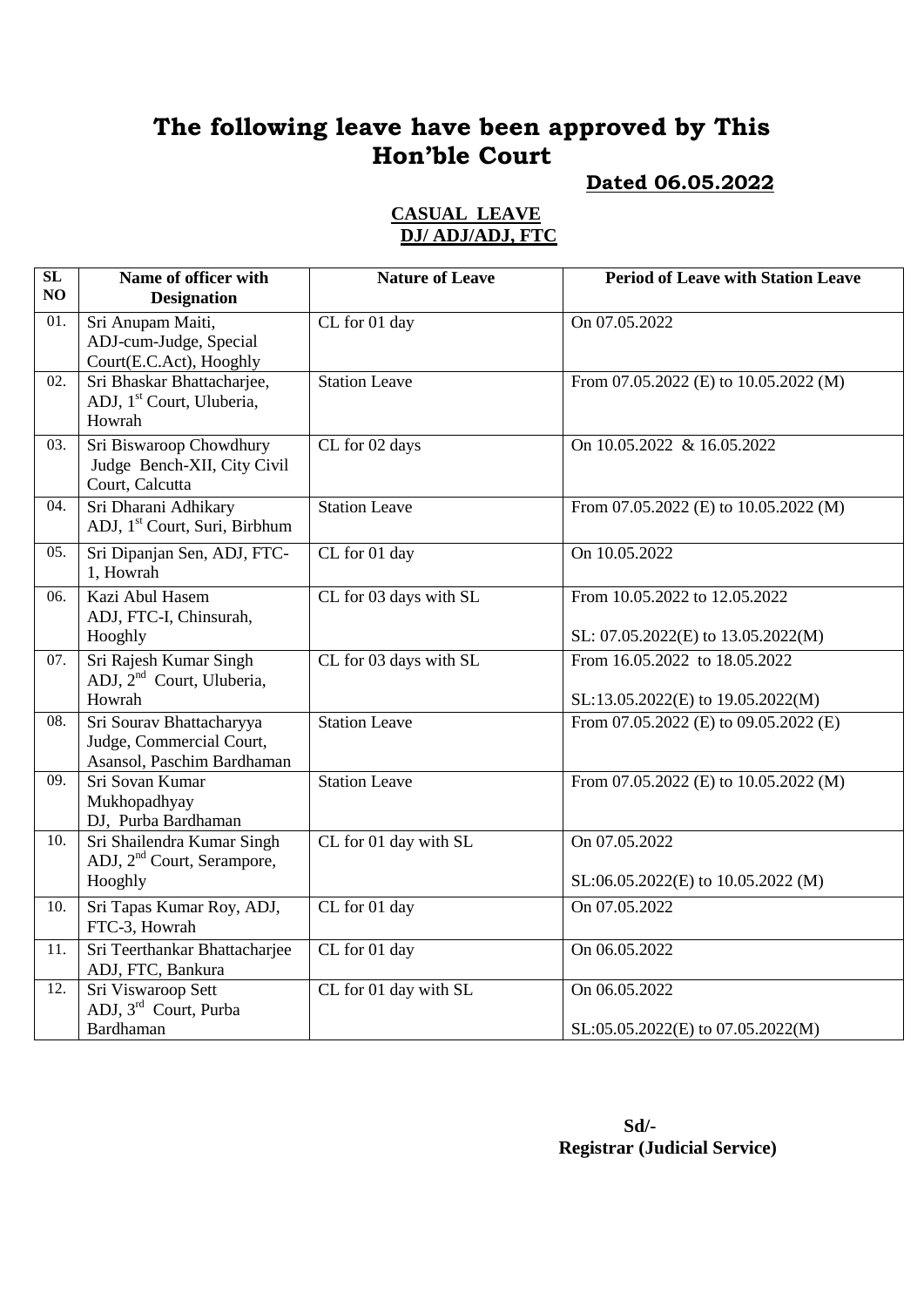### **Dated: 29.04.2022**

# **ADJ, FTC/ CJ(SD)**

| <b>SL NO</b> | Name of officer<br>with Designation                                        | <b>Nature of Leave</b>   | <b>Period of Leave with Station Leave</b> |
|--------------|----------------------------------------------------------------------------|--------------------------|-------------------------------------------|
| 01.          | Smt. Kumkum<br>Chattopadhyay<br>ADJ, FTC-I,<br>Islampur, Uttar<br>Dinajpur | Earned Leave for 08 days | From 30.04.2022 to 07.05.2022             |

## **CJ(JD)**

| <b>SL NO</b> | Name of officer<br>with Designation                                                          | <b>Nature of Leave</b>       | <b>Period of Leave with Station Leave</b> |
|--------------|----------------------------------------------------------------------------------------------|------------------------------|-------------------------------------------|
| 02.          | Smt. Afshan Nawaz<br>Warsi<br>CJ(JD), Lalbagh,<br>Murshidabad                                | Child Care Leave for 15 days | From 29.04.2022 to 13.05.2022             |
| 03.          | Smt. Nabanita<br>Chatterjee, CJ(JD), $3rd$<br>Court, Diamond<br>Harbour, $24 \text{ Pgs}(S)$ | Earned Leave for 03 days     | From 10.05.2022 to 12.05.2022             |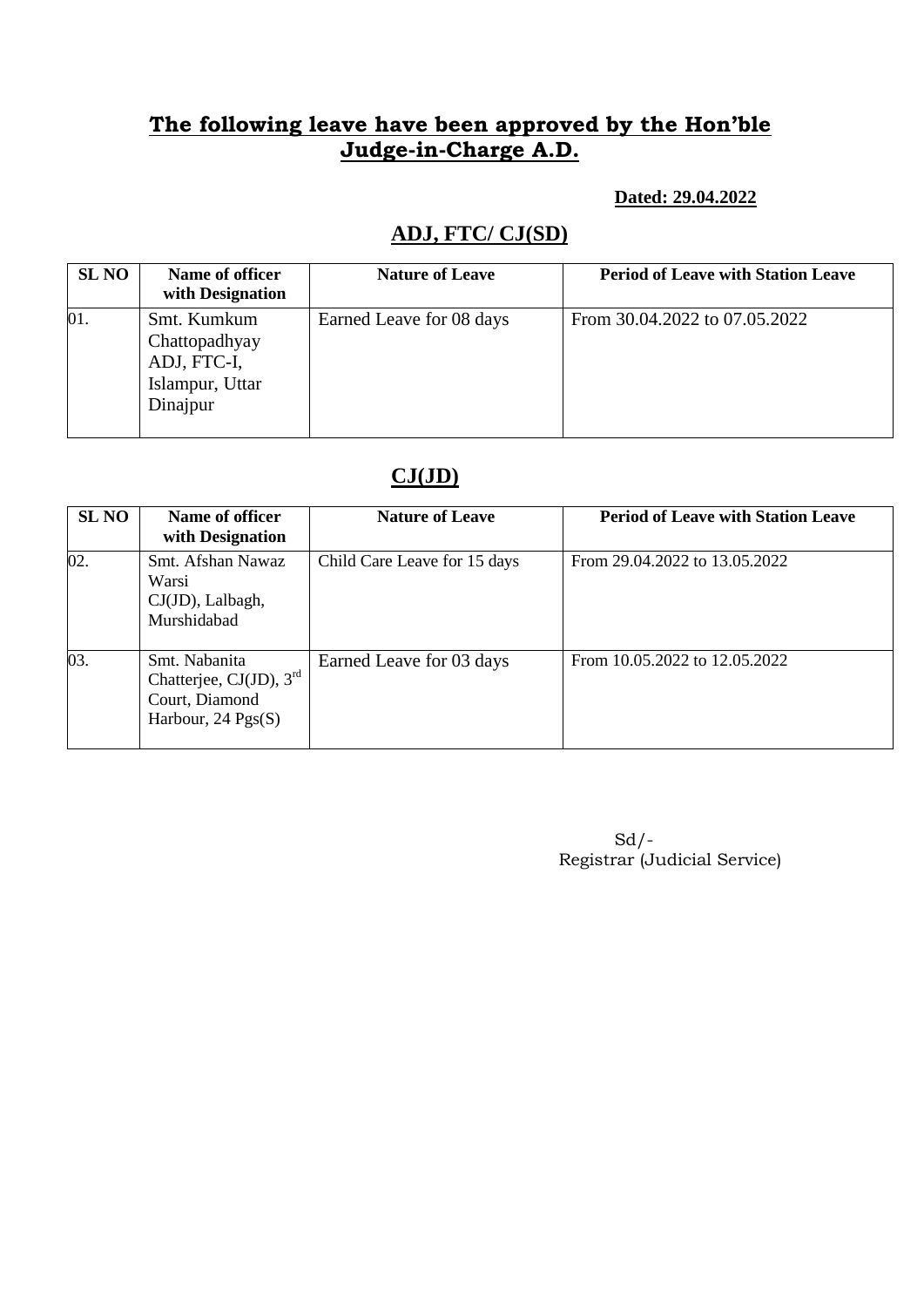### **Dated: 02.05.2022**

# **DJ/ADJ**

| SL<br>N <sub>O</sub> | Name of officer<br>with Designation                               | <b>Nature of Leave</b>   | <b>Period of Leave with Station Leave</b> |
|----------------------|-------------------------------------------------------------------|--------------------------|-------------------------------------------|
| 01.                  | Sri Bikash Banik<br>ADJ, $1st$ Court,<br>Jangipur,<br>Murshidabad | Earned Leave for 05 days | From 30.05.2022 to 03.06.2022             |
| 02.                  | Syed Neyazuddin<br>Azad<br>ADJ, $2nd$ Court,<br>Purba Bardhaman   | Earned Leave for 04 days | From 10.05.2022 to 13.05.2022             |
| 03.                  | Shri Anuruddha<br>Maity, ADJ, $1st$<br>Court, Darjeeling          | Earned Leave for 17 days | From 25.05.2022 to 10.06.2022             |

# **ADJ, FTC/ CJ(SD)**

| SL<br>NO | Name of officer<br>with Designation                                             | <b>Nature of Leave</b>          | <b>Period of Leave with Station Leave</b> |
|----------|---------------------------------------------------------------------------------|---------------------------------|-------------------------------------------|
| 04.      | Sri Sangram Saha,<br>alias Goutam Saha<br>Judge, $3rd$ Bench,<br>PSCC, Calcutta | Earned Leave for 11 days        | From 27.06.2022 to 07.07.2022             |
| 05.      | Smt. Atrayee<br>Manna Chowdhury<br>ADJ, FTC-II,<br>Sealdah                      | Child Care Leave for 38<br>days | From 01.06.2022 to 08.07.2022             |

## **CJM/ACJM**

| <b>SL</b><br>N <sub>O</sub> | Name of officer<br>with Designation        | <b>Nature of Leave</b>   | <b>Period of Leave with Station Leave</b> |
|-----------------------------|--------------------------------------------|--------------------------|-------------------------------------------|
| 06.                         | Sri Pabitra Sen<br>ACJM, Kalyani,<br>Nadia | Earned Leave for 02 days | From 11.05.2022 to 12.05.2022             |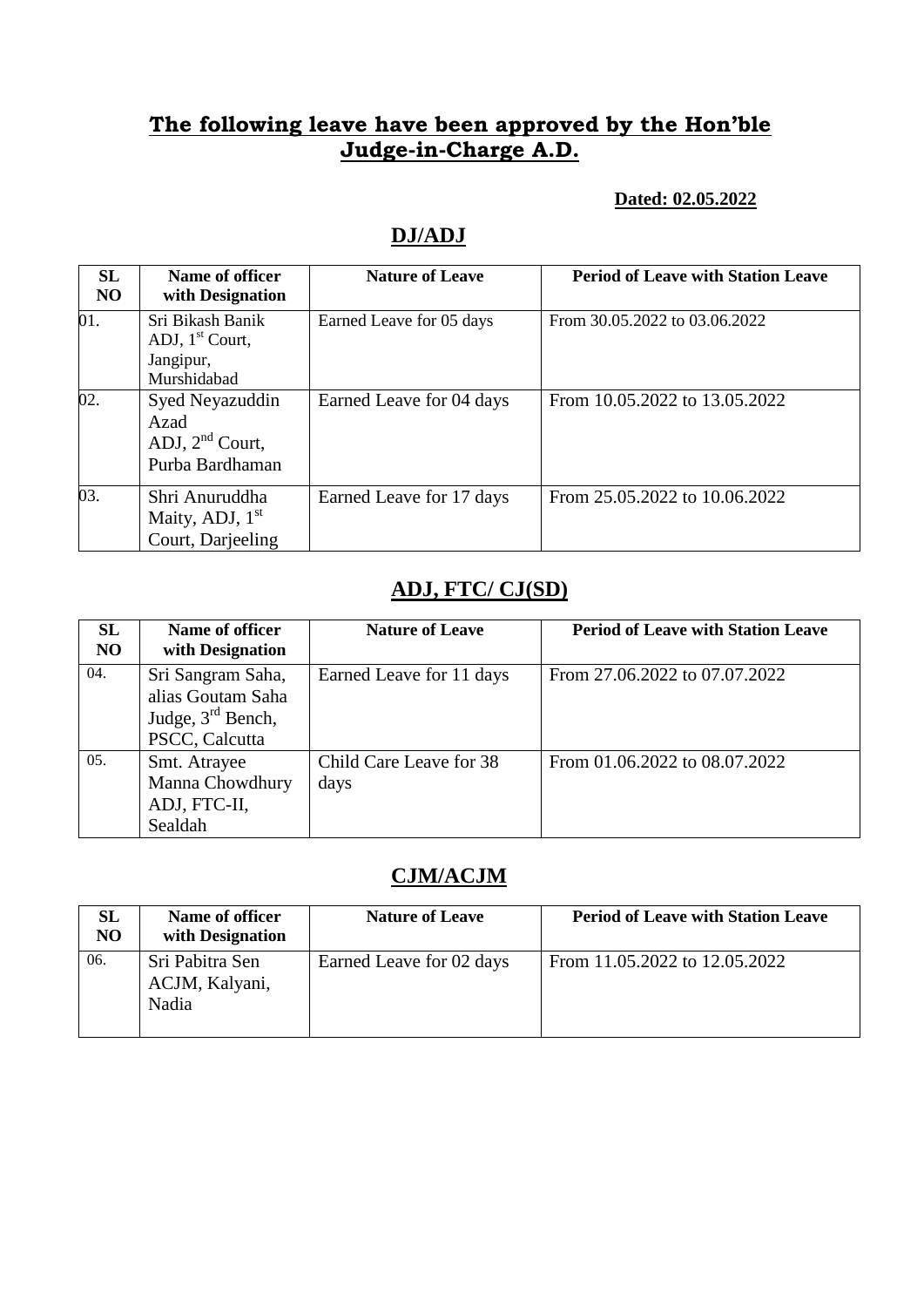# **JM**

| <b>SL</b><br>N <sub>O</sub> | Name of officer<br>with Designation | <b>Nature of Leave</b>   | <b>Period of Leave with Station Leave</b> |
|-----------------------------|-------------------------------------|--------------------------|-------------------------------------------|
| 07.                         | Sri Sumitava Ghosh,                 | Earned Leave for 02 days | From 12.05.2022 to 13.05.2022             |
|                             | JM, 1 <sup>st</sup> Court, Suri,    |                          |                                           |
|                             | <b>Birbhum</b>                      |                          |                                           |

# **CJ(JD)**

| SL<br>N <sub>O</sub> | Name of officer<br>with Designation                                                   | <b>Nature of Leave</b>   | <b>Period of Leave with Station Leave</b> |
|----------------------|---------------------------------------------------------------------------------------|--------------------------|-------------------------------------------|
| 08.                  | Smt. Sonia Saraf,<br>$CJ(JD)$ , 3 <sup>rd</sup> Addl.<br>Court, Alipore, 24<br>Pgs(S) | Earned Leave for 06 days | From 16.05.2022 to 21.05.2022             |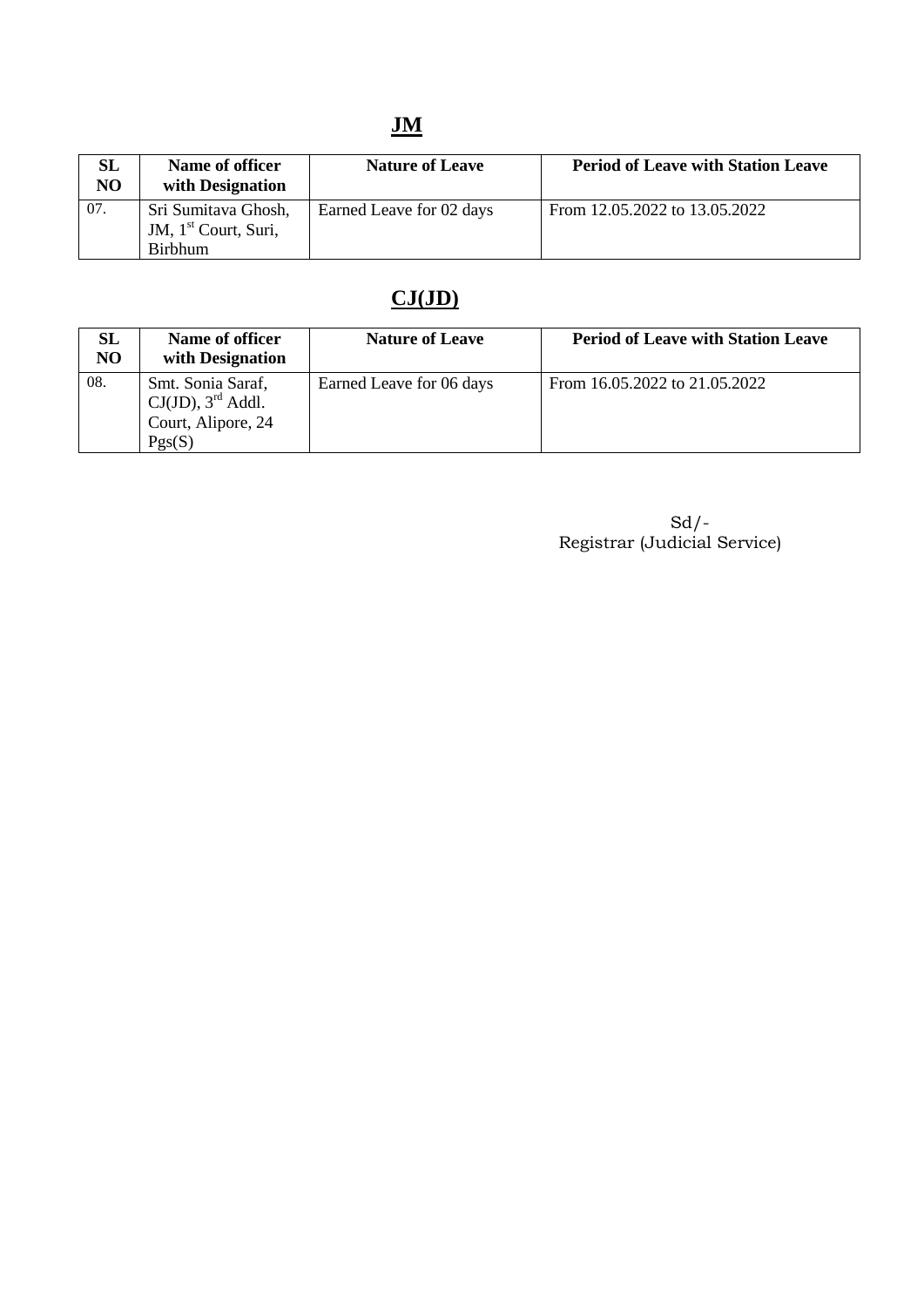### **Dated: 02.05.2022**

# **DJ/ADJ**

| <b>SL NO</b> | Name of officer with<br><b>Designation</b>                                          | <b>Nature of Leave</b>                           | <b>Period of Leave with Station Leave</b> |
|--------------|-------------------------------------------------------------------------------------|--------------------------------------------------|-------------------------------------------|
| 01.          | Sri Bishnu Baran<br>Mondal, ADJ, $1st$<br>Court, Islampur,<br><b>Uttar Dinajpur</b> | <b>Extension of Earned Leave</b><br>for $01$ day | On 22,04,2022                             |
| 02.          | Smt. Soma Majumder<br>ADJ, Kandi,<br>Murshidabad                                    | Earned Leave for 03 days                         | From 11.04.2022 to 13.04.2022             |

## **ADJ, FTC/ CJ(SD)**

| <b>SLNO</b>      | Name of officer with<br><b>Designation</b>                                             | <b>Nature of Leave</b>   | <b>Period of Leave with Station Leave</b> |
|------------------|----------------------------------------------------------------------------------------|--------------------------|-------------------------------------------|
| 03.              | Mrs. Prajna Gargi<br>(Bhattacharya),<br>Hussain<br>ADJ, FTC, Suri,<br><b>Birbhum</b>   | Earned Leave for 04 days | From 25.04.2022 to 28.04.2022             |
| $\overline{4}$ . | Sri Pradip<br>Bandyopadhyay<br>Registrar, Presidency<br>Small Cause Court,<br>Calcutta | Earned Leave for 09 days | From 13.04.2022 to 21.04.2022             |
| 05.              | Sri Biswajyoti<br>Chatterjee<br>Judge, 4 <sup>th</sup> Bench,<br>PSCC, Calcutta        | Earned Leave for 02 days | From 25.04.2022 to 26.04.2022             |
| 06.              | Smt. Madhumita<br>Chowdhury<br>Judge, $6^{\text{th}}$ Bench,<br>PSCC, Calcutta         | Earned Leave for 07 days | 07.04.2022 to 13.04.2022                  |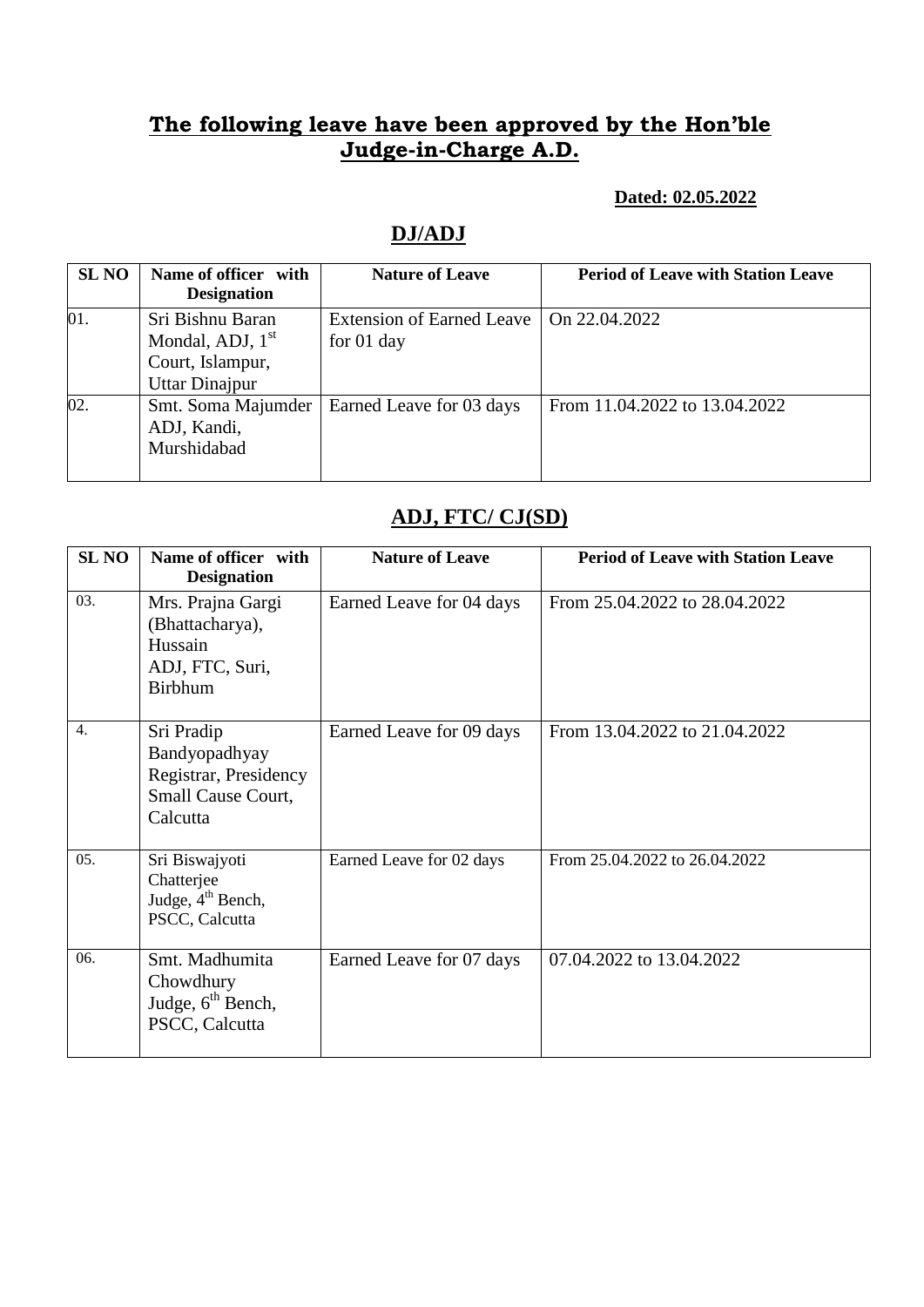# **JM**

| <b>SL NO</b> | Name of officer with<br><b>Designation</b>                      | <b>Nature of Leave</b>   | <b>Period of Leave with Station Leave</b> |
|--------------|-----------------------------------------------------------------|--------------------------|-------------------------------------------|
| 07.          | Smt. Arunima<br>Bhattacharya,<br>JM, Municipal Court,<br>Howrah | Earned Leave for 02 days | From 27.04.2022 to 28.04.2022             |

Sd/-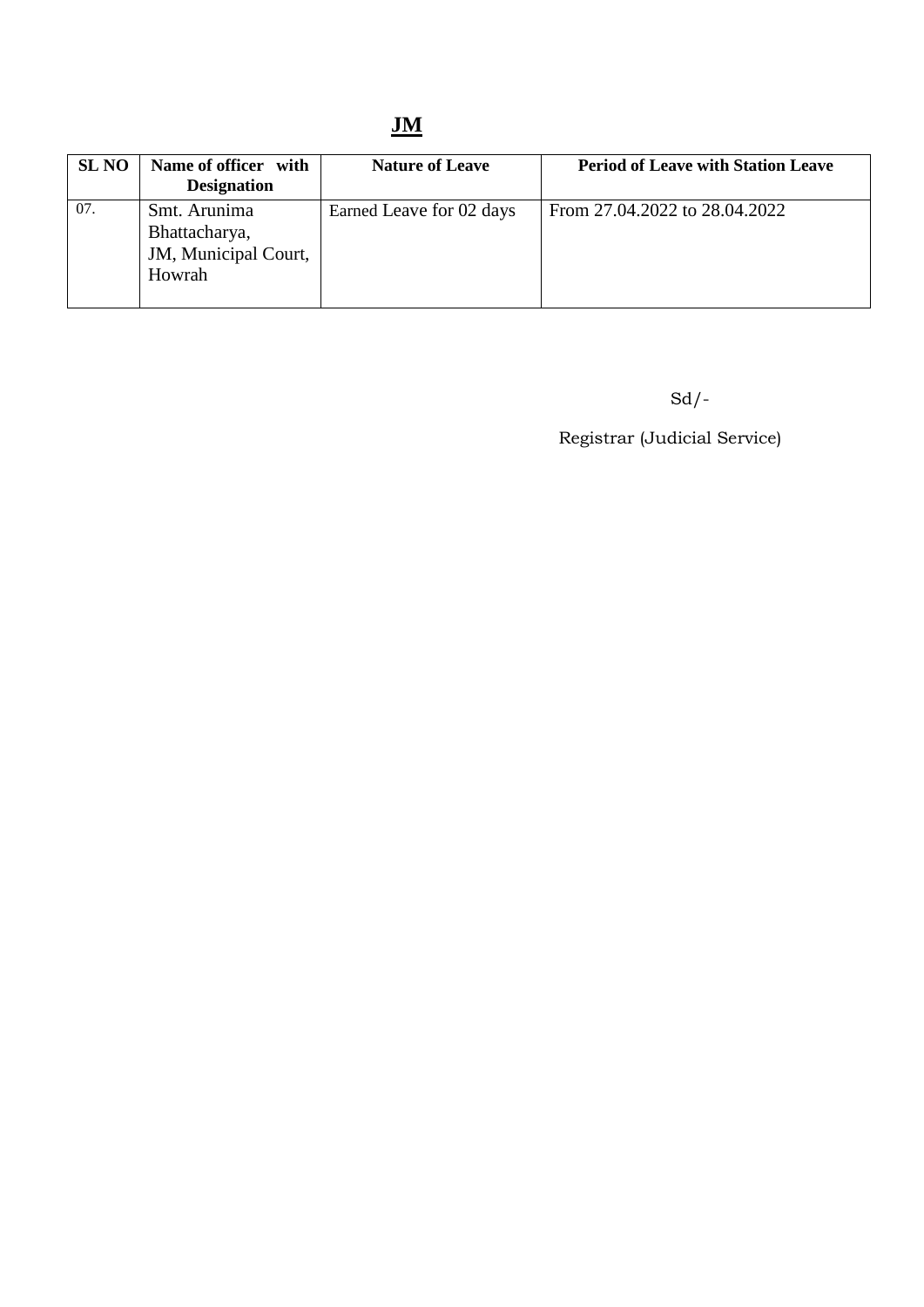#### **Dated: 04.05.2022**

# **ADJ, FTC/ CJ(SD)**

| <b>SLNO</b> | Name of officer<br>with Designation                                         | <b>Nature of Leave</b>   | <b>Period of Leave with Station Leave</b> |
|-------------|-----------------------------------------------------------------------------|--------------------------|-------------------------------------------|
| 01.         | Smt.<br>Sanghamitra<br>Podder<br>ADJ, FTC-II,<br>Bichar Bhawan,<br>Calcutta | Earned Leave for 11 days | From 18.04.2022 to 28.04.2022             |
| 02.         | Sri Shib Sankar<br>Ghosh<br>$CJ(SD)$ , Sadar,<br>Cooch Behar                | Earned Leave for 02 days | From 20.04.2022 to 21.04.2022             |

## **JM**

| <b>SLNO</b> | Name of officer<br>with Designation                                                      | <b>Nature of Leave</b>        | <b>Period of Leave with Station Leave</b> |
|-------------|------------------------------------------------------------------------------------------|-------------------------------|-------------------------------------------|
| 03.         | Smt. Najmus<br>Sahar<br>JM, Kalna, Purba<br>Bardhaman                                    | Commuted Leave for 05 days    | From 18.04.2022 to 22.04.2022             |
| 04.         | Sri Aneek<br>Banerjee<br>Metropolitan<br>Magistrate, 18 <sup>th</sup><br>Court, Calcutta | Commuted Leave for 14 days    | From 11.04.2022 to 24.04.2022             |
| 05.         | Smt. Chandrani<br>Chakraborty, JM,<br>$1st$ Court, Sadar,<br>Cooch Behar                 | Commuted Leave for 18<br>days | From 04.04.2022 to 21.04.2022             |

 $Sd$  /-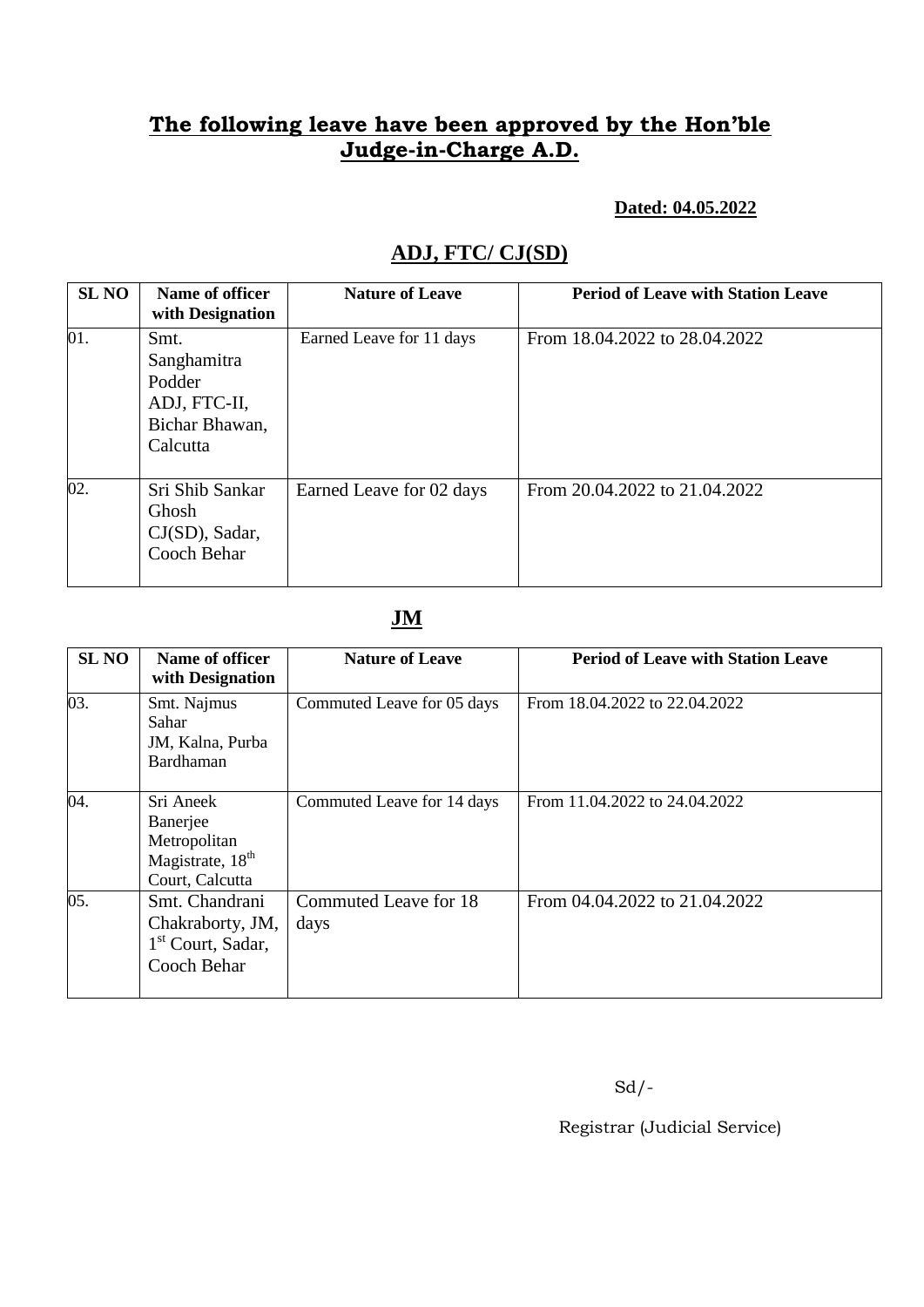**Dated: 04.05.2022**

# **CJ(JD)**

| <b>SL NO</b> | Name of officer<br>with Designation                    | <b>Nature of Leave</b>   | <b>Period of Leave with Station Leave</b> |
|--------------|--------------------------------------------------------|--------------------------|-------------------------------------------|
| 01.          | Ms. Disha Barai,<br>$CJ(JD)$ , $2nd$ Court,<br>Purulia | Earned Leave for 04 days | From 10.05.2022 to 13.05.2022             |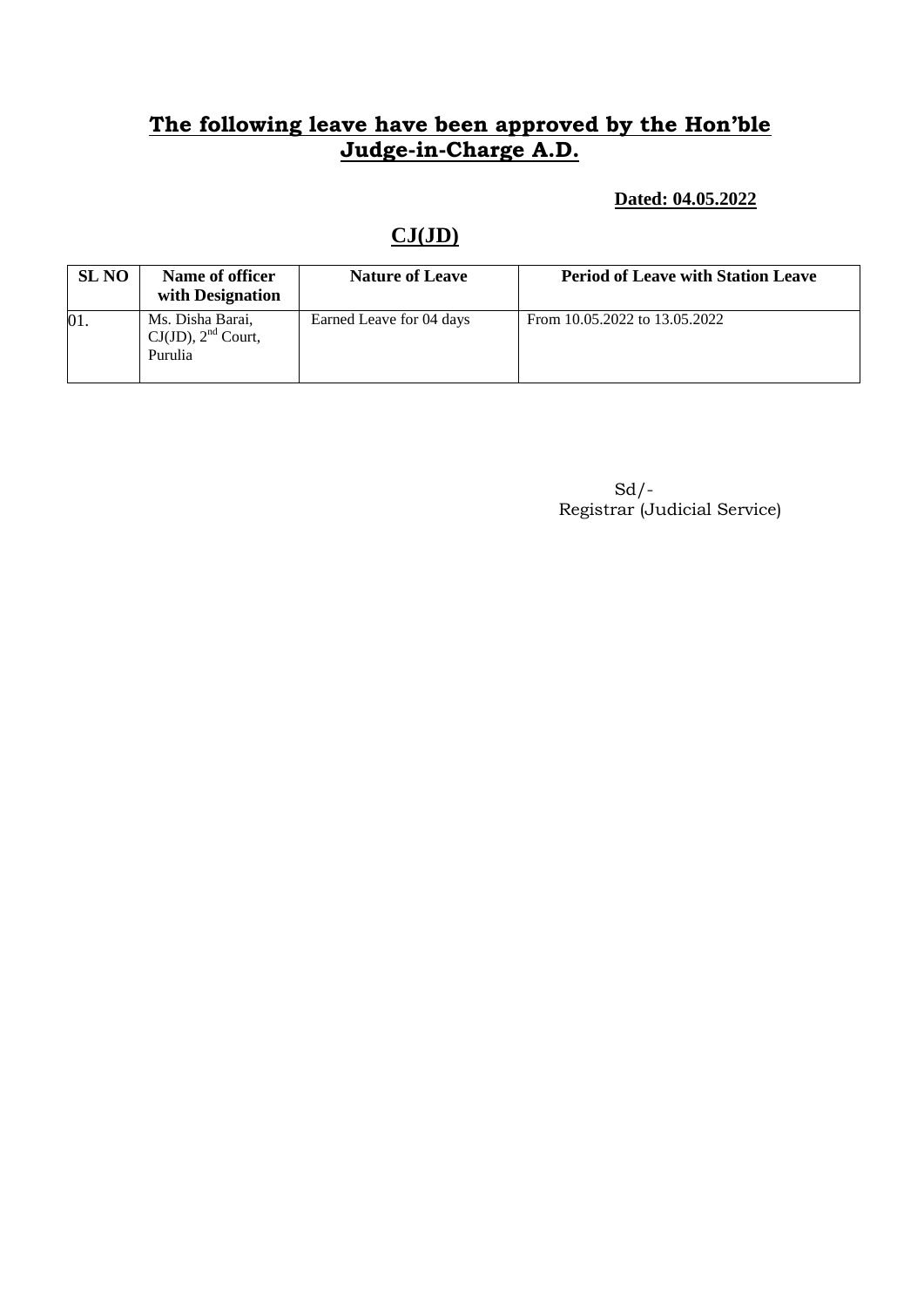### **Dated: 05.05.2022**

# **DJ/ADJ**

| SL<br>N <sub>O</sub> | Name of officer<br>with Designation                                              | <b>Nature of Leave</b>   | <b>Period of Leave with Station Leave</b> |
|----------------------|----------------------------------------------------------------------------------|--------------------------|-------------------------------------------|
| 01.                  | Sri Ajay Kumar<br>Gupta, Judge,<br>Bench- XIII, City<br>Civil Court,<br>Calcutta | Earned Leave for 05 days | From 17.05.2022 to 21.05.2022             |
| 02.                  | <b>Yasmin Fatma</b><br>DJ, Kalimpong                                             | Earned Leave for 06 days | From 30.05.2022 to 04.06.2022             |

# **JM**

| <b>SL</b><br>NO | Name of officer<br>with Designation                                                  | <b>Nature of Leave</b>   | <b>Period of Leave with Station Leave</b> |
|-----------------|--------------------------------------------------------------------------------------|--------------------------|-------------------------------------------|
| 03.             | Smt. Bejoyita De,<br>JM, $3^{\text{rd}}$ Court,<br>Diamond Harbour,<br>South 24 Pgs. | Earned Leave for 02 days | From 30.05.2022 to 31.05.2022             |

# **CJ(JD)**

| SL<br>N <sub>O</sub> | Name of officer<br>with Designation                                                                   | <b>Nature of Leave</b>  | <b>Period of Leave with Station Leave</b> |
|----------------------|-------------------------------------------------------------------------------------------------------|-------------------------|-------------------------------------------|
| 04.                  | Ms. Nilanjana<br>Bandyopadhyay,<br>$CJ(JD)$ , 3 <sup>rd</sup> Court,<br>Asansol, Paschim<br>Bardhaman | Earned Leave for 01 day | On 30.05.2022                             |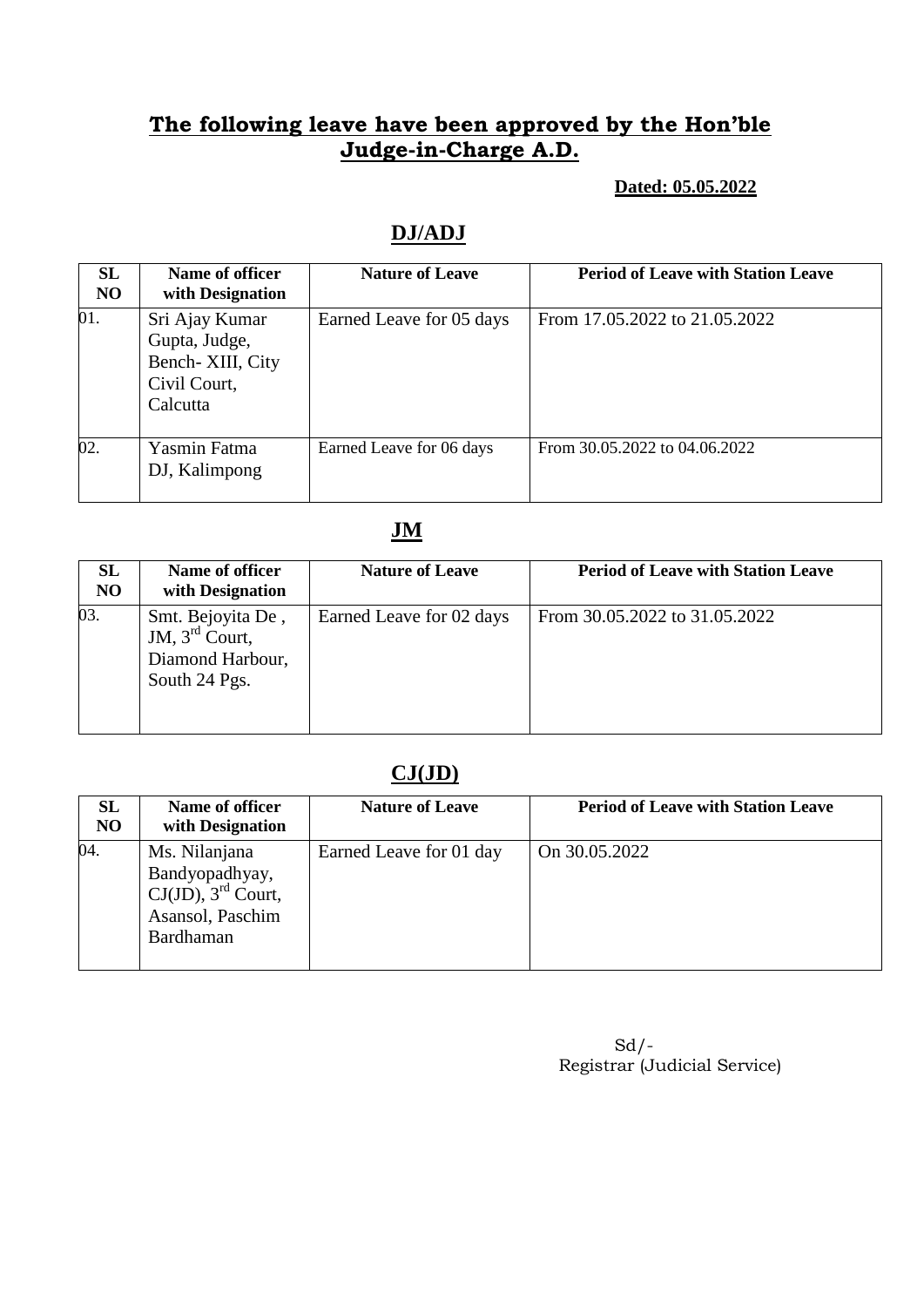### **Dated: 05.05.2022**

# **DJ/ADJ**

| SL<br>N <sub>O</sub> | Name of officer<br>with Designation                                   | <b>Nature of Leave</b>                                                | <b>Period of Leave with Station Leave</b> |
|----------------------|-----------------------------------------------------------------------|-----------------------------------------------------------------------|-------------------------------------------|
| 01.                  | Sri Raja Chatterjee<br>ADJ, Andaman<br>Nicobar Islands,<br>Port Blair | Commuted Leave for 12 days<br>after cancellation of CL for 03<br>days | From 28.03.2022 to 08.04.2022             |
| 02.                  | Sri Sanjib Dey<br>ADJ, $1st$ Court,<br>Contai, Purba<br>Medinipur     | <b>Extension of Earned Leave for</b><br>17 days                       | From 14.04.2022 to 30.04.2022             |

# **ACJM**

| <b>SL</b><br>N <sub>O</sub> | Name of officer<br>with Designation | <b>Nature of Leave</b>                       | <b>Period of Leave with Station Leave</b> |
|-----------------------------|-------------------------------------|----------------------------------------------|-------------------------------------------|
| 03.                         | ACJM,<br>Raghunathpur,<br>Purulia   | Smt. Tanima Das   Commuted Leave for 10 days | From 16.04.2022 to 25.04.2022             |

 $Sd$  /-